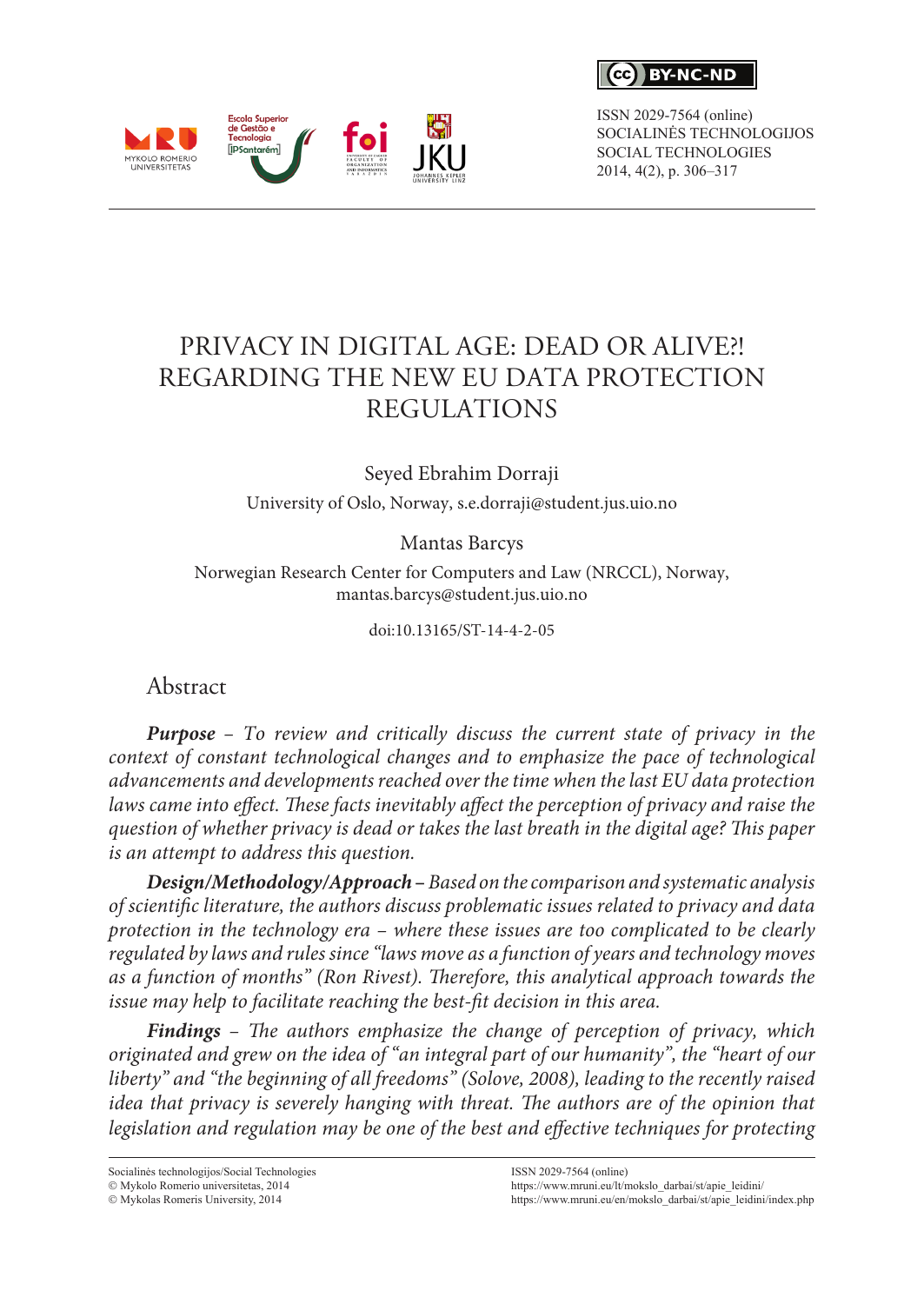*privacy in the twenty-first century, but it is not currently adequate (Wacks, 2012). One of the solutions lies in technology design.* 

*Research limitations/implications – The aspects of privacy and data protection in the European Union have been widely discussed recently because of their broad applicability. Therefore, it is hardly possible to review and cover all the important aspects of the issue. This article focuses on the roles of technology and legislation in securing privacy. The authors examine and provide their own views based on the critical analysis of the outstanding scientific material.*

*Practical implications – The authors highlight the ongoing change of perception of privacy. If regulation is left behind the development of technology, privacy will hardly stay alive. On the other hand, if legislation is applied on an ex-ante basis, technological development will depend on the legislators. The balance of both may be the golden means and it basically depends on the coordinated behavior of all the stakeholders.*

*Value – The article emphasizes that the rising role of sharp development of technology by itself does not violate privacy. It is the people using this technology and the policies they carry out that create violations (Garfinkel, 2000). In fact, threats, in the first instance, are the consequences of human behavior. In other words, technology can be a significant factor of violating or demolishing privacy, however, it may also be the major method of protecting it. The balance of both may be the key means.* 

*Keywords – data protection, privacy, technology development, consent.*

*Research type – general review.*

#### 1. Introduction

Privacy and data protection concern everyone and are issues of profound importance around the world. Privacy has been hailed as "an integral part of our humanity", the "heart of our liberty" and "the beginning of all freedoms" (Solove, 2008). This essential component of individual freedom [\(Blitman,](http://thewrittenblit.com/author/ablitz4390/) 2012), which allows an individual the opportunity to grow and make mistakes and really develop in a way that he/she cannot do in the absence of it (Sweeney, 2007), faces numerous challenges because of the rapid pace of technological changes. In fact, "Technological advances have allowed personal information to be collected, stored, analyzed, copied and distributed with an ease and level of sophistication that would have been unimaginable when the data protection and privacy acts were passed" (Burrows, 2011).

Nowadays, we are aware that businesses are exploiting personal data for commercial gain by profiling customers in order to improve the marketing of their products and retain their customer base. As Kuneva stated, "Personal information is the new currency of the digital world" (Kuneva, 2009). At the same time, governments are introducing increasingly intrusive electronic surveillance measures to gain information about their own population in the name of public and national security. These factors have convinced some of the scientists that privacy is a dying concept. For instance, Nelson wrote that "Privacy, it seems, is not simply dead. It is dying over and over again". Without a doubt, privacy has been under assault for a decade, from [when McNeely famously proclaimed](http://www.wired.com/politics/law/news/1999/01/17538),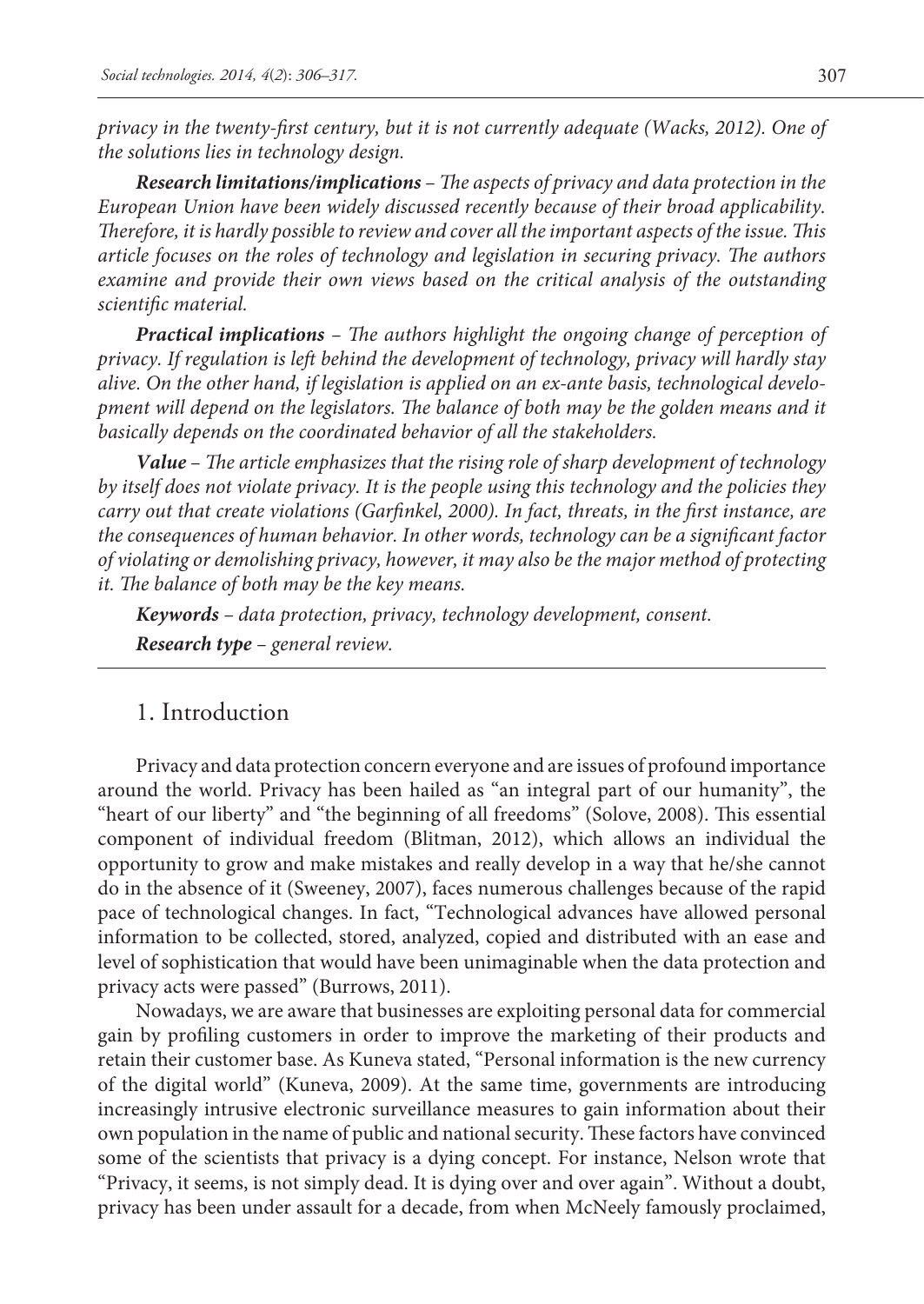"You have zero privacy anyway. Get over it" (McNealy, 1999), to when [Facebook's](http://www.readwriteweb.com/archives/facebooks_zuckerberg_says_the_age_of_privacy_is_ov.php)  [founder Mark Zuckerberg stated that no expectation of privacy is part of "current social](http://www.readwriteweb.com/archives/facebooks_zuckerberg_says_the_age_of_privacy_is_ov.php)  [norms".](http://www.readwriteweb.com/archives/facebooks_zuckerberg_says_the_age_of_privacy_is_ov.php)

All this inevitably raises the question of whether privacy is dead or is taking its last breath in the world. To address this question, first of all, the authors of the paper evaluate the situation of privacy in the digital age by examining emerging new technologies and their effects. Secondly, the authors take a look at the current [EU Data](http://en.wikipedia.org/wiki/Data_Protection_Directive)  [Protection Directive 95/46/EC](http://en.wikipedia.org/wiki/Data_Protection_Directive) and its new framework which has been updated to reflect technological and market developments and could make an important contribution to global harmonization efforts, and could also lead global privacy regulations in the 21st century. Finally, the authors present some new ideas for strengthening privacy in the technology age and also analyze whether a comprehensive privacy statute is adequate for dealing with new developments, or whether some other solutions and measures to protect our privacy in this new era are needed.

### 2. Definition of Privacy

Privacy, as a fundamental human right, has been protected under multinational privacy guidelines, directives and frameworks in different countries or conventions at international level, such as the United Nations Universal Declaration of Human Rights of 1948 (Article 12), International Covenant on the Civil and Political Rights (Article 17) and The European Convention of Human Rights of 1950 (Article 8) since 1950s.

However, beyond this worldwide consensus about the importance of privacy and data protection, there is no universal definition of it (Kasneci, 2008). The common law concept of privacy is often traced back to American scholars Warren and Brandeis' famous essay of 1890, in which they described privacy as "the right to be let alone" (Warren and Brandeis, 1890). Nevertheless, every scholar looks at privacy from its specific perspective. For instance, Boyd said that "Fundamentally, privacy is about having control over how information flows" (Boyd, 2010). One of the most popular definitions of privacy was written by Westin. He stated that "Privacy is the claim of individuals, groups, or institutions to determine for themselves when, how and to what extent information about them is communicated to others" (Westin, 1970). According to Solove, "Currently, privacy is a sweeping concept, encompassing (among other things) freedom of thought, control over one's body, solitude in one's home, control over information about oneself, freedom from surveillance, protection of one's reputation, and protection from searches and interrogations [...]" (Solove, 2008).

### 3. Privacy and Technology Developments

### 3.1. Technological Challenges Posed to Privacy

Froomkin stated that "The rapid deployment of privacy-destroying technologies by governments and businesses threatens to make informational privacy obsolete"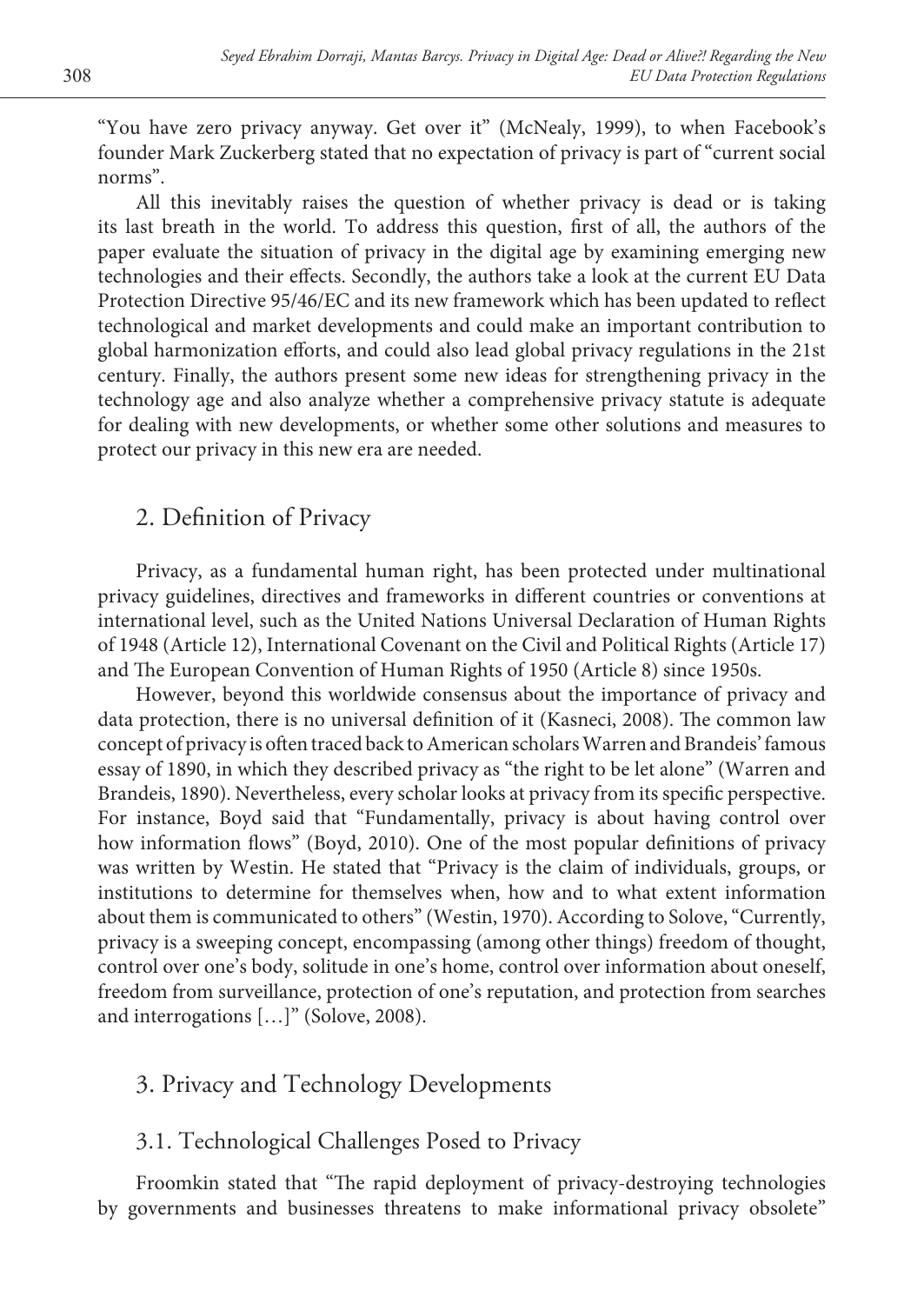(Froomkin, 2000). Satellites monitoring, growing automated surveillance and personal smart phones may track every movement of the individual. Radio Frequency Identification (RFID) systems and online purchases are revolutionizing personal information usage and have consequently started to re-shape our understandings of privacy and our requirements of privacy laws (Burdon, 2012).

These emerging technologies have forced us to ask a very important question: Is technology destroying our precious privacy? Blaming technology for the death of privacy is not new. In 1890, Warren and Brandeis argued that privacy was under attack by "recent inventions and business methods". They contended that the pressures of modern society required the creation of a "right of privacy", which would help protect what they called "the right to be let alone" (Garfinkel, 2000).

Technology is involved in various privacy problems, as it facilitates the gathering and processing of information. When individuals browse the web, use their smartphones and make online transactions, they leave data crumbs everywhere. Technology, nevertheless, by itself does not violate our privacy. It is the activities of people using this technology and the policies they carry out that create violations (Garfinkel, 2000). Normally, individuals consistently share personal information about themselves and post pictures and videos online. With smart phones becoming commonplace, people can be easily tracked because they are willingly giving up their location information. Besides, we associate with 'friends' who do not take our privacy seriously and, as Syrus said, "shout our private matters from the rooftops". This is an excellent message in this era of social media. We tend to blame technology for our loss of privacy, but why do that if we refuse to take our own privacy seriously? (Bloem, Duivestein, Manen, Doorn and Ommeren, 2012)

The merits or defects of particular technologies are not inherent in the technologies themselves, but rather, depend on how they are used and, above all, on how closely their use is monitored and accounted for by the parties involved (Etzioni, 2007). Therefore, it should be noted that the burden is also on us to protect our privacy by keeping our location private, avoiding certain habits, such as sharing personal information on social networking sites, and seeking out encryption programs to protect our data. To sum up, we are eager to allow the social and economic potential of technology to flourish as an everyday part of our lives. But the fear of privacy loss, uncertainty and doubt as consequences of the large-scale application of technology carry a huge inherent risk. All stakeholders involved must accept responsibility here (Bloem, Duivestein, Manen, Doorn and Ommeren, 2012).

#### 3.2. Does Technology Protect Privacy?

It is true that [technology is advancing to track our every move](http://androidsecuritytest.com/features/logs-and-services/loggers/carrieriq/), often without our knowledge. But the technology is also advancing to protect privacy in ways that were not available before (Rounds, 2011). For instance, encryption technologies can protect data from unauthorized access (Whitten and Tygar, 1999). Moreover, Digital Rights Management (DRM) technologies can allow conditional access to encrypted information, tracking and allowing usage on a per-user and per-device basis (Traw, 2003).

Some scholars, such as Garfinkel, believe that although it is possible to use technology to protect or enhance privacy, the tendency of technological advances is to do the reverse.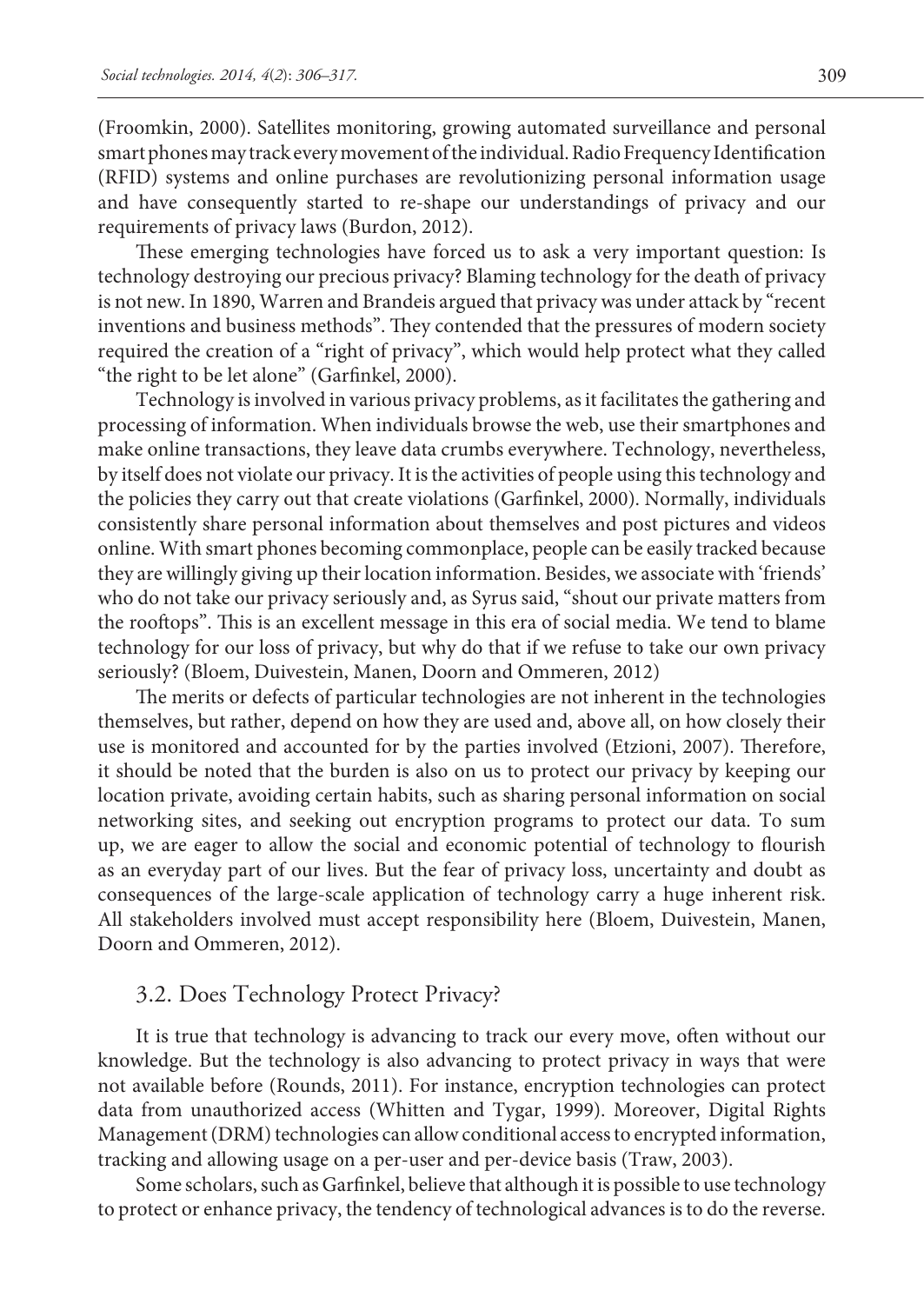He said that "By its very nature, technology is intrusive". Unfortunately, as [Assange](http://news.nationalpost.com/2011/12/02/iphone-blackberry-gmail-users-are-all-screwed-julian-assange/) alluded, "much of the technological effort is aimed at invading privacy". While attention is often focused on the privacy challenges of the digital environment, technology also brings new opportunities to offer individuals practical options to participate in the protection of their privacy. The balance between Privacy-Invasive Technologies (pits) on the one hand and Privacy-Enhancing Technologies (pets) on the other is changing continuously (Etzioni, 2007). This fundamental and integral approach is known as "Privacy by Design". This concept will be explored in section 6 of this paper.

## 4. European Data Protection Law

### 4.1. Data Protection Directive versus New Society

The current [EU Data Protection Directive 95/46/EC](http://en.wikipedia.org/wiki/Data_Protection_Directive) was passed in 1995, establishing one of the most rigorous and extensive data protection regimes in the world and setting out some strong basic principles with the aim of protecting the fundamental rights and freedoms of individuals, including their privacy and personal data.

The context in which the data protection directive was created has been changed fundamentally.

The directive was showing its age since it did not consider important aspects, such as globalization (cross‐jurisdiction data protection), technological developments, such as technology convergence, social networks, and cloud computing sufficiently. So, new guidelines and amendments for data protection and privacy were required. Therefore, a proposal for the regulation was released on 25 January 2012. The proposal encompasses two main elements: a draft regulation, dealing generally with data protection (the General Data Protection Regulation), and a draft directive relating to the processing of personal data within the criminal justice system.

## 4.2. Analyzing the New EU Data Protection Framework

Modernizing the EU legal system for the protection of personal data in all areas of the Union's activities to meet the challenges resulting from globalization, the use of new technologies, and the needs of public authorities, in order to improve current data protection legislation as well as the effective application of data protection principles, is a concrete step to reinforcing privacy in a new age: the so-called "digital age" (Craig and Ludloff, 2011). According to Reding, "The framework, which applies to all 27 European member states, is a critical piece of legislation for growth and strength that is fit for the digital age and will encourage the development of new services" (Reding, 2012).

There are numerous key changes in the reform which strengthens the privacy and the rights of individuals. For instance, the new framework is aimed at ending the increasing number of data breach scandals by requiring organizations to notify the national data protection authority and all individuals affected by a data breach within 24 hours. Also, individuals would have the right to require that organizations delete their data under certain circumstances, "without delay", where there is no legitimate interest in retaining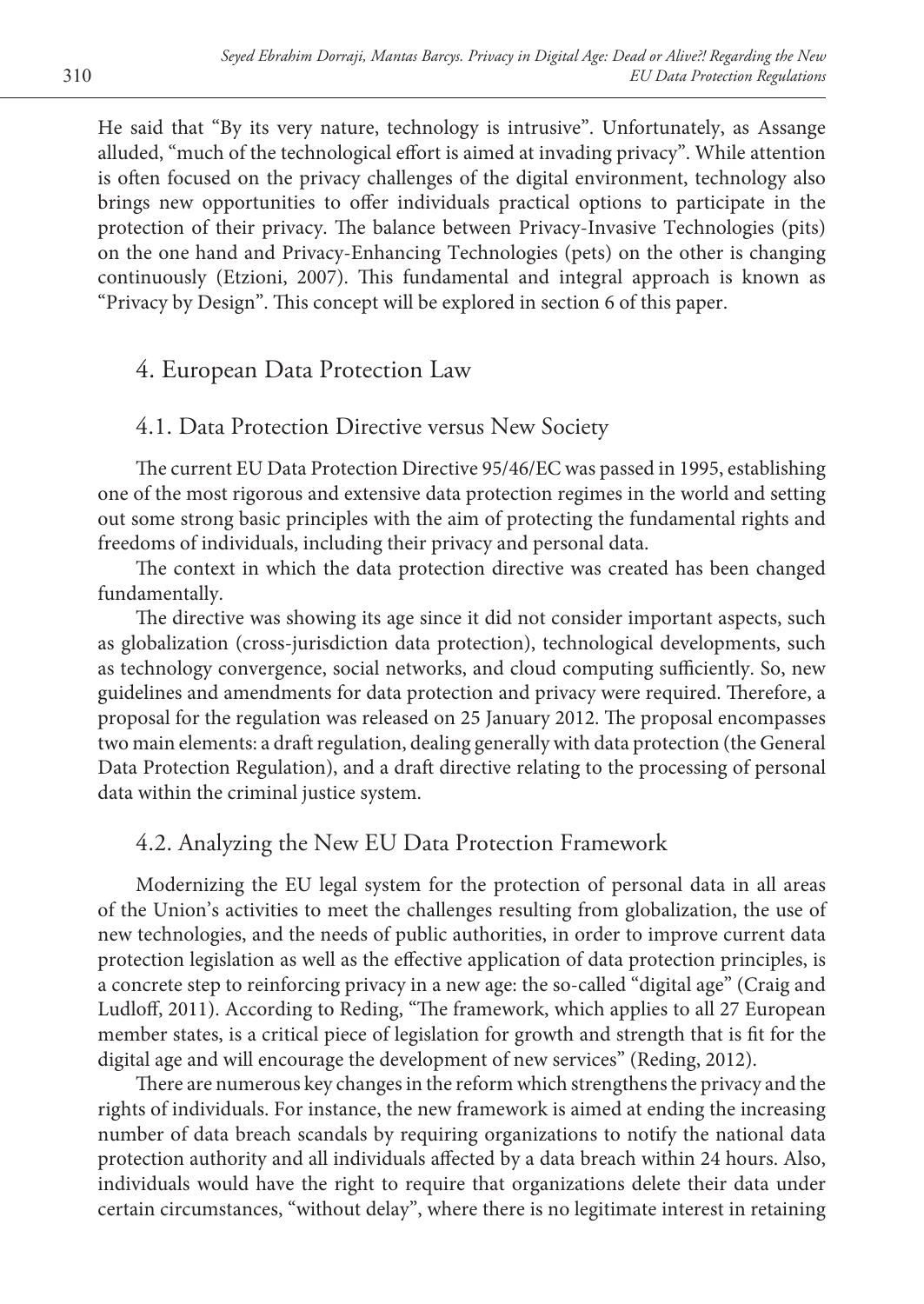it. Significant penalties may apply if the data controller fails to act promptly. This is commonly referred to as the "right to be forgotten". Moreover, there are many other positive reforms, such as data processors' obligations; however, reviewing all of them is beyond the scope of this article. Ultimately, it is worth highlighting that the new EU Data Protection Framework which strengthens individual rights and tackles the challenges of globalization and new technologies will enable us to protect our privacy more effectively. It has a pivotal role since "Without an innovative renewal of data protection law freedom will diminish in such an unnoticed way as clean water and air" (Sólyom, 1988).

#### 5. Consent as a Part of the Privacy Policy

On the face of it, there is currently a great in-depth debate of the rules by legislators, legal academics and practitioners on the European Union's move to harmonize data protection regulation across the EU. To look deeper into the proposal, it becomes clear that the EU wants more than just a reduction of bureaucracy – it is trying to force a change in the mindset of organizations regarding how to manage our personal data (Glick, 2012).

The European Commission has proposed and the European Parliament has approved a comprehensive reform of the EU Data Protection Directive 95/46/EC (hereinafter – Directive) to strengthen online privacy rights and boost Europe's digital economy. The proposal – which is going to be adopted in 2014 (with a two year transitional period before it comes into force) – introduced a single set of rules giving individuals more control over how to use and manage their personal data. One of the fundamental principles reflecting the efforts to enhance privacy in the EU is consent. The in-depth analysis of consent requirement has been chosen due to its impact on derivative right arising in the proposed legislation (e.g., a right to be forgotten, a right to easier access to own data, etc.). Although the EU approach emphasizes the requirement to provide consumers with enough information to enable the consumer to provide his consent, there is no comprehensible threshold to determine the point at which the consent becomes valid. However, the consent framework is going to be significantly modified by the proposed regulation, which gives broader definitions and conditions of consent compared to the Directive.

However, any structure of consent must recognize that it is not easy to develop a uniform approach that works in all circumstances or contexts. At the same time, consent inevitably has to be somewhat flexible in practice with a broader definition and clear conditions of consent, making the elements that constitute valid consent clearer and easily applicable.

#### 5.1 Change of the Consent Requirement

Following the current EU legislation, consent constitutes the general rule although data may be processed without it if necessary (Directive, Art. 7). Current legislation requires that a person's consent for processing the individual's personal data should be a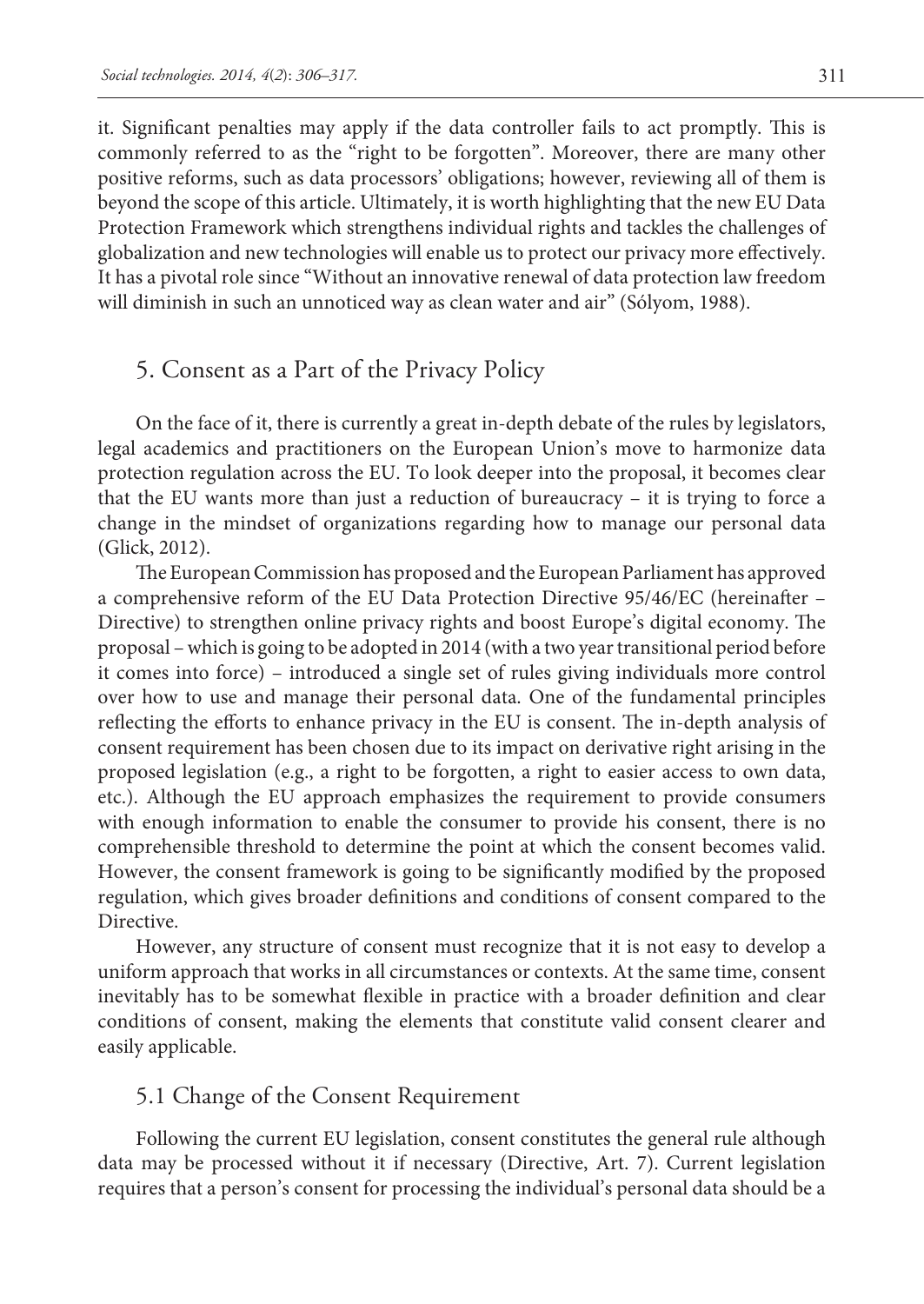*freely given specific and informed indication* of his wishes by which the individual signifies his agreement to this data processing. However, there is no clear and unambiguous clarification of such a term and Member States interpret it differently. Unfortunately, in some cases current regulations do not provide clearly what would constitute freely given, specific and informed consent to further data processing. Clarification related to the conditions for the data subject's consent have to be provided, in order to guarantee informed consent and to ensure that the individual is fully aware that he or she is consenting, and exactly to what data processing he or she is consenting. Clarity on key concepts can also favor the development of self-regulatory initiatives to develop practical solutions consistent with EU law (Communication from the Commission, COM (2010)). Apparently, the consent framework is going to be significantly modified by the regulation, which gives broader definition and conditions of consent compared to the Directive.

The Commission's proposed regulation continues to recognize consent as a legitimate basis for both processing personal data as well as transferring it outside the EU. Conversely, it also provides more narrow means of obtaining a valid consent, as well as imposing additional conditions on their use. According to the regulation, consent is any "freely given specific, informed and explicit indication of his or her wishes by which the data subject signifies agreement to personal data relating to them being processed" (Art. 4(8)). The reference to '*freely given, informed and explicit*' attributes is clearer than the precedent '*unambiguously*' consent. However, the concept of the regulation creates an odd reference to the 'wishes' through which the data subject confirms the agreement to data processing. A wish is a desire and it is clear that people wish, desire to access new services, to amplify their experience with new technologies and applications, etc. Nevertheless, a wish is not synonym of will, which is a deliberate choice that produces legal consequences. Will, rather than wishes, is at the heart of a data protection regime (Costa, 2012).

Moreover, Article 7(4) of the Regulation establishes welcome procedural and substantive conditions, embracing the proportionality principle approach. Consent should never provide a legal basis where there is a '*significant imbalance*' between the parties. It is questionable what a "significant imbalance" is and whether the concept should be imported into data protection law. It seems to be rare that individuals enjoy an equal bargaining position with the various, typically corporate, entities that solicit their consent. Injecting the notion of 'significant imbalance' into the law is, therefore, potentially dangerous and could threaten the utility of consent (Cooper, 2011). Current legislation does not directly regulate revoking of the consent, but it arises from the broad interpretation of legal norms and case law practices. However, the method of obtaining and revoking consent is explicit and appropriate to the particular circumstances in the proposed regulation.

In turn, relying on the so-called legitimate interests ground to process personal data has become much more difficult, as controllers must then inform individuals about such specific processing and the reasons why those legitimate interests override the interests or fundamental rights and freedoms of the individual. Another interesting point is that explicit consent must be obtained from data subjects. It will not be acceptable to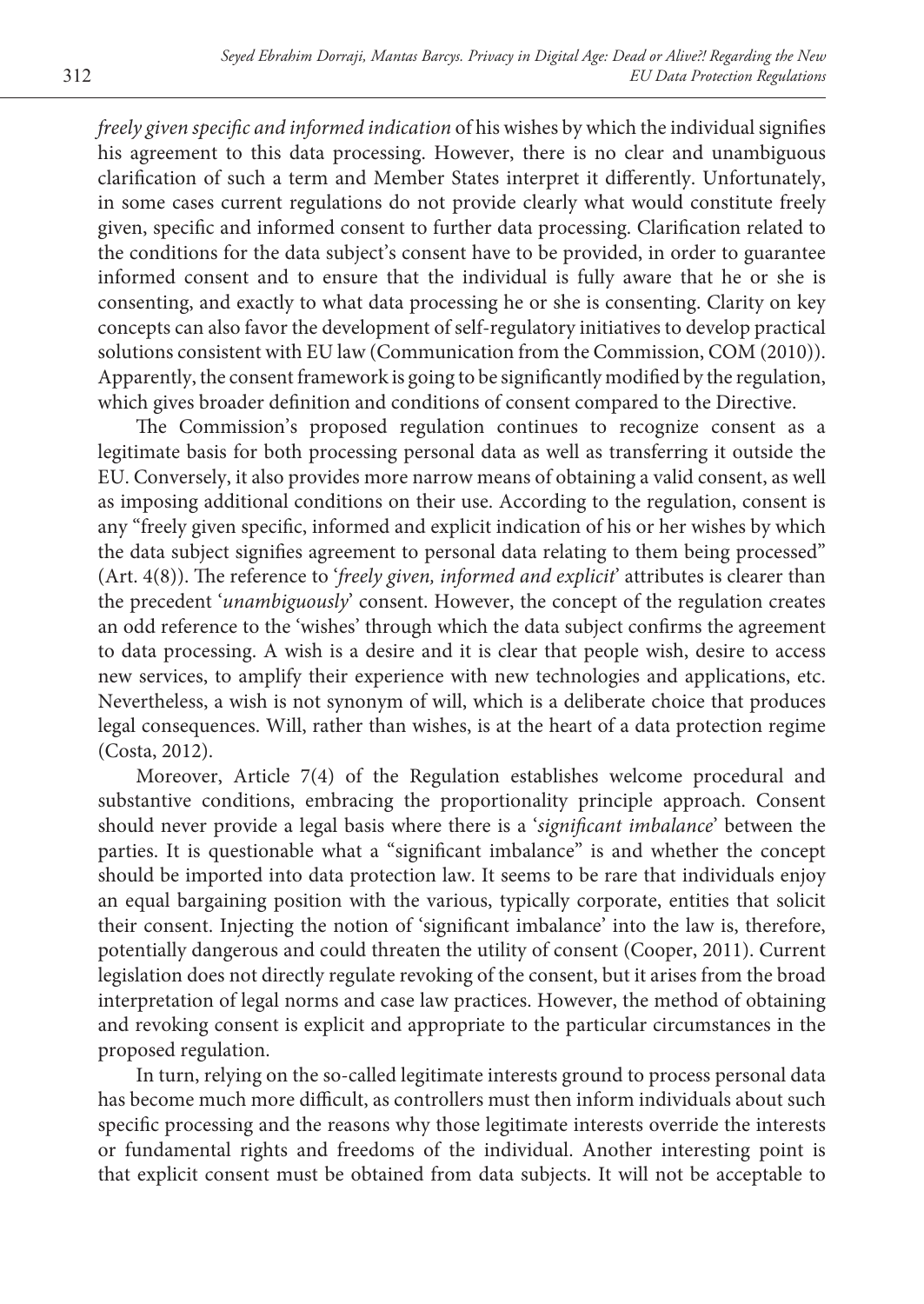assume consent from a data subject's silence or inactivity or through generic terms and conditions (Recital 25 in proposed Data Protection Regulation).

#### 5.2. Pros and Cons of the Changes

The legal approach, which consists of an '*opt-in*' idea, usually requires the person's consent before personal information is processed. It follows immediately from both the proposed and current legal text that the information should be given before the user's consent (European Data Protection Supervisor, 2011). In this way, current EU legislative approach, in the line with the proposed one, provides individuals with broad protections that emphasize the opt-in, as opposed to the opt-out, model.

As a result, the *opt-in* approach effectively prevents firms from disseminating information about its customers and consequently blocks data sharing. On the other hand, placing restrictions on, for example, personalized advertising will be beneficial to the consumer if it limits price discrimination. As companies possess more information, they have a greater ability to price discriminate (e.g., offer personalized prices based on their information about the consumer's budget and spending habits). Therefore, placing restrictions on behavioral advertising limits the ability of businesses to charge higher prices by targeting those customers with a higher marginal willingness to pay. The restrictions that the proposed EU legislation places on personalized advertising should lead to a culture where direct marketing is focused on those who have requested it, preventing consumers being presented with marketing which they do not want (UK Ministry of Justice, 2012).

To sum it up, it is obvious that technological developments also require a careful consideration of consent. Giving the data subjects a stronger voice '*ex ante*', prior to the processing of their personal data by others, however, requires explicit consent (and therefore an opt-in) for all processing that is based on consent (contrary to law U.S. approach). On the other hand, red tape will be cut by imposing new legislation, thus saving businesses an estimated  $\epsilon$  2.3 billion a year, and companies will only have to deal with a single national data protection authority in the EU country where they have their main operations (European Commission Website, 2012).

#### 6. Ideas for Strengthening Privacy in Digital Age

Legislation and regulation may be one of the best and effective techniques for protecting privacy in the twenty-first century, but is it adequate? (Wacks, 2012) Do we need some other solutions and measures to protect our privacy in the digital age? The law is a crucial instrument in the protection of privacy (and it is locked in a struggle to keep pace with the relentless advances in technology), but that is not sufficient. As Rivest said, "You know, the problem with trying to solve these problems with laws is that laws move as a function of years and technology moves as a function of months."

So, what is the solution? One of the solutions lies in the technology design or in a broader concept 'Privacy by Design'. Privacy by Design is "the use of technical and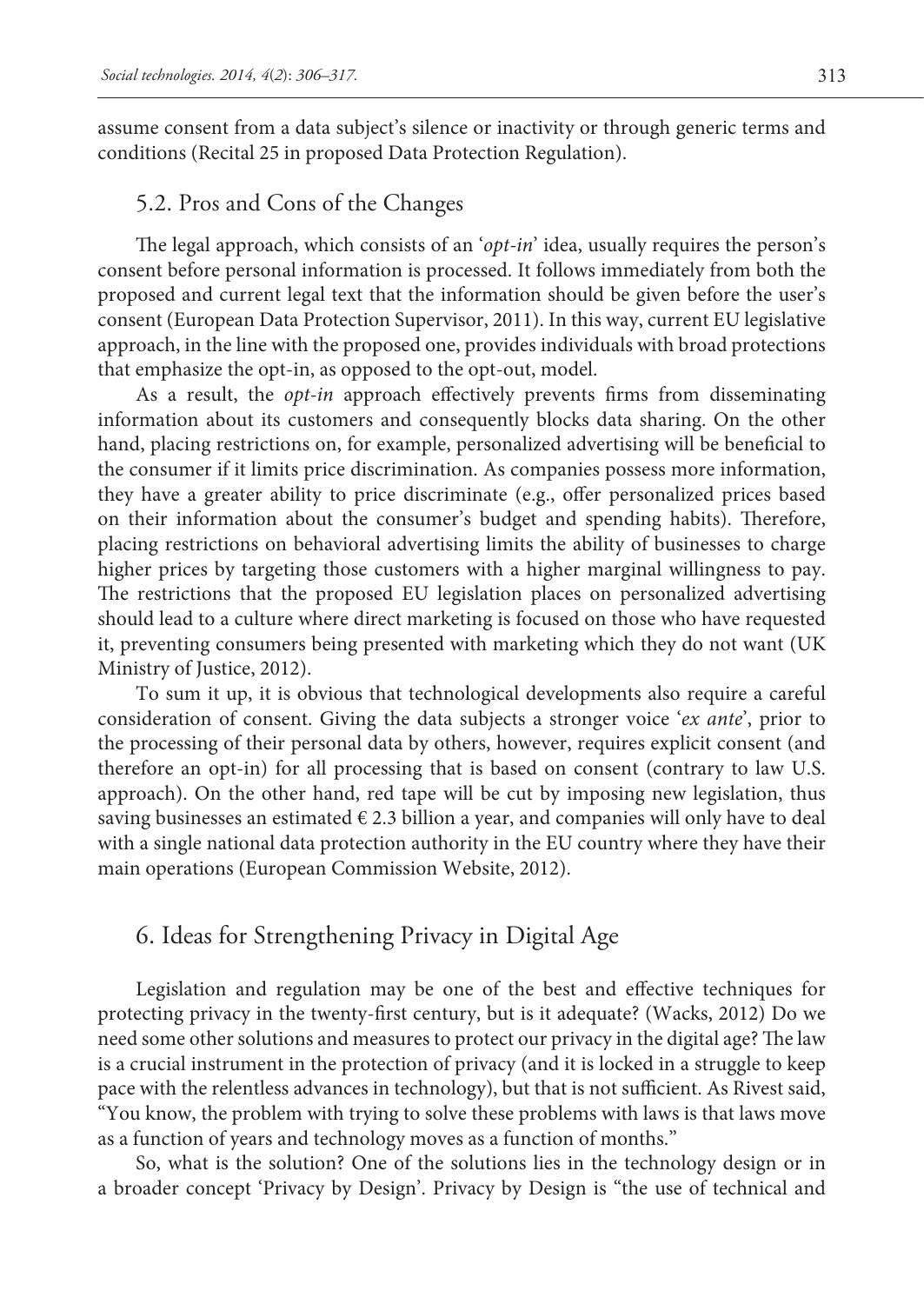organizational measures in information systems to avoid invasions of people's personal privacy. If information systems are inherently privacy-friendly, this considerably adds to a sustainable information society" (Bloem, Duivestein, Manen, Doorn and Ommeren, 2012). For instance, one of the first things that should be done is to train the engineers and computer scientists who are involved in the building and development of technology, to create technology with a specific and strong privacy panel because it is so much affordable and easier for society if the new technology rolls out with privacy controls in them (Sweeney, 2007)

### 6.1. Privacy by Design

Privacy by design is a nebulous concept. It advances the view that the future of privacy cannot be assured solely by compliance with regulatory frameworks (Cavoukian, 2009). The concept of Privacy by Design is explicitly based on Privacy-Enhancing Technologies (pets). The British Information Commissioner's Office describes pet as "any technologies that protect or enhance an individual's privacy, including facilitating access to their rights under the Data Protection Act." Therefore, the use of pets can help "design information and communication systems and services in a way that minimizes the collection and use of personal data and facilitates compliance with data protection rules making breaches more difficult and/or helping to detect them." For instance, Microsoft has now operationalized a technological Privacy by Design solution that guarantees the quality of digital data for targeting by organizations, while making individual people untraceable with absolute certainty. In Big Data circles, the method is known as Differential Privacy (Bloem, Duivestein, Manen, Doorn and Ommeren, 2012).

To conclude, it is worth mentioning that to protect our privacy in the digital age, seven basic principles around the core of each technology, design and infrastructure, and the operation itself have been proposed by Ann Cavoukian, 'mother' of Privacy by Design.

- "1. Privacy by Design means that you take proactive and preventive action: not reactive.
- 2. Privacy guarantee needs to be the default setting.
- 3. Privacy needs to be embedded in the design.
- 4. Go for full functionality: not a poor trade-off but a clearly positive balance.
- 5. Solutions need to be totally conclusive and unequivocal: end-to-end security at all times.
- 6. Ensure full visibility and transparency: openness is your leitmotiv.
- 7. Deal with privacy respectfully: particularly by focusing attention on the individual" ( Cavoukian, 2009).

## 7. Conclusion

Undoubtedly, advances in civilization and in technology have profoundly changed the world around us, brought new challenges for the protection of personal data and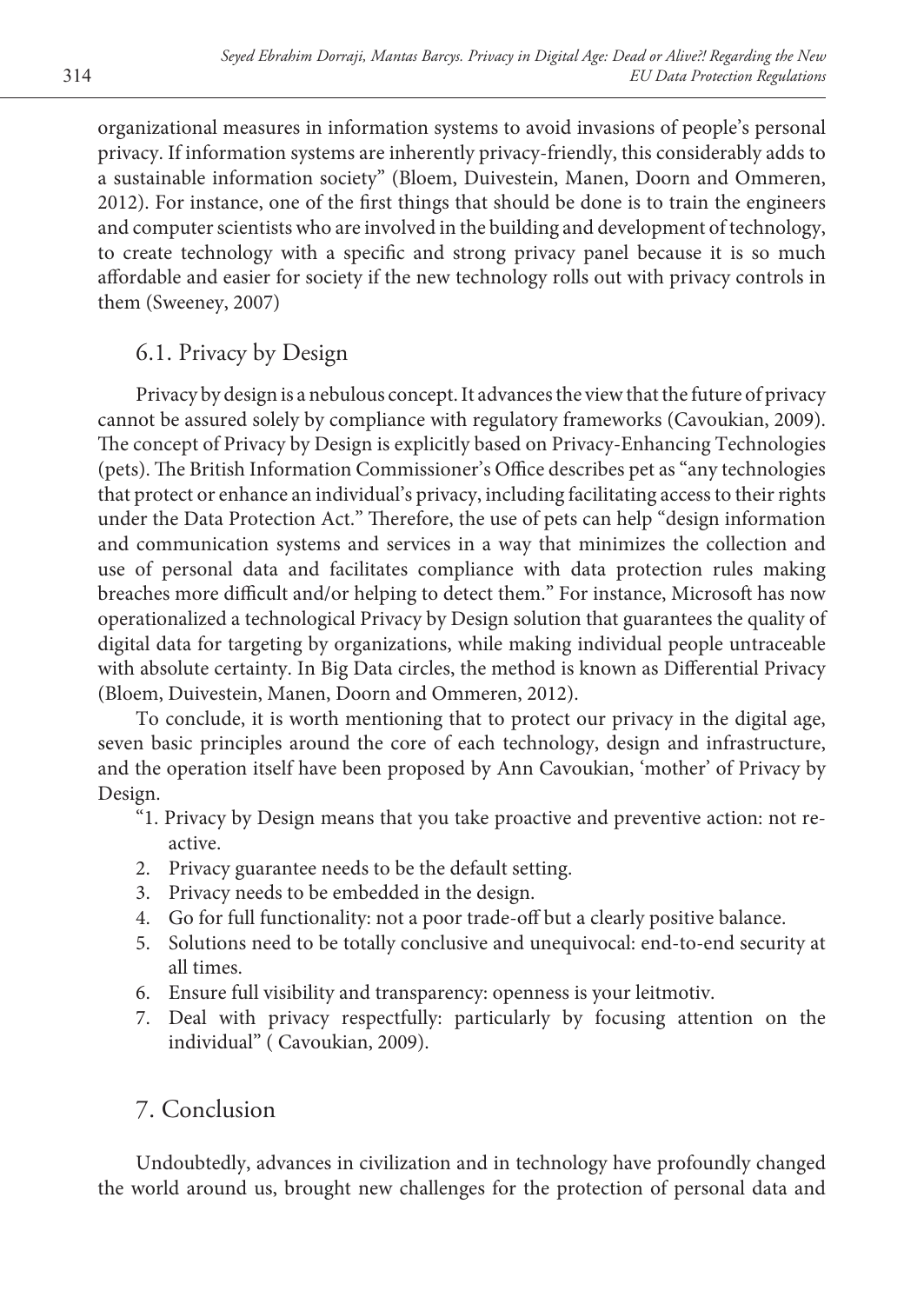"cultivate new sensibilities and vulnerabilities toward invasions of privacy" (Bakke, 2006). The risks of this type of technology need to be understood so that we can fully gain its benefits. As O'Harrow has written, "More than ever before, the details about our lives are no longer our own, they belong to the companies that collect them and the government agencies that buy or demand them in the name of keeping us safe." Does that mean the anonymity and privacy that we take for granted have disappeared? Or, as Rambam argued, that privacy is dead and should we get over it?

The death of privacy has been predicted forever. More and more people are saying that we should just forget all about our privacy; after all, "something like privacy simply no longer exists in this age of technology, where everyone is open to surveillance at all times; where there are no secrets from government" (Bloem, Duivestein, Manen, Doorn and Ommeren, 2012). We have been saying this for generations, but it turns out it is not necessarily true. Definitely, we need both technical and legal protections appropriate to the circumstances of time. Otherwise, as O'Harrow declared, rather than having "nothing to hide", we will have "no Place to hide" (O'Harrow, 2006). Cultivating one's awareness and individual responsibility is also a matter of importance.

Ultimately, it is needless to point out that privacy is not dying. Without a doubt, it is hanging by a thread. We believe that Privacy by Design, Privacy-Enhancing Technologies and standardized legislation, such as the new EU Data Protection Framework, in addition to corresponding responsible behavior, all constitute the integral approach that should enable us to protect our privacy in the technology era (Bloem, Duivestein, Manen, Doorn and Ommeren, 2012).

#### Reference

- Bakke, S. *Privacy, Control, and the Use of Information Technology: The Development, Validation, and Testing of the Privacy-Invasive Perceptions Scale*. Kent State University, 2006 [interactive]. [accessed on 12-02-2014]. <[https://etd.ohiolink.](https://etd.ohiolink.edu/ap/10?0::NO:10:P10_ACCESSION_NUM:kent1145192698) [edu/ap/10?0::NO:10:P10\\_ACCESSION\\_](https://etd.ohiolink.edu/ap/10?0::NO:10:P10_ACCESSION_NUM:kent1145192698) [NUM:kent1145192698>](https://etd.ohiolink.edu/ap/10?0::NO:10:P10_ACCESSION_NUM:kent1145192698).
- Bloem, J.; Doorn, M.; Duivestein, S.; Manen, T.; Ommeren, E. *Privacy, Technology and the Law: Big Data for Everyone through Good Design*. VINT research report 3. The Sogeti Trend Lab VINT, 2013 [interactive]. [accessed on 15-02-2014]. <http://blog.vint.sogeti.com/ wp-content/uploads/2013/04/VINT-Big-Data-Research-Privacy-Technology-and-the-Law.pdf>.
- Burdon, M. *Securing Your Privacy Online*. 2012 [interactive]. [accessed on 07-02-2014]. [<http://](http://www.uq.edu.au/graduatecontact/2012/general/securing-your-privacy-online/) [www.uq.edu.au/graduatecontact/2012/general/](http://www.uq.edu.au/graduatecontact/2012/general/securing-your-privacy-online/) [securing-your-privacy-online/](http://www.uq.edu.au/graduatecontact/2012/general/securing-your-privacy-online/)**>.**
- [Blitman,](http://thewrittenblit.com/author/ablitz4390/) A. *Why Privacy Is Dead.* 2012 [interactive]. [accessed on 07-02-2014]. <[http://thewrittenblit.](http://thewrittenblit.com/2012/08/02/why-privacy-is-dead/) [com/2012/08/02/why-privacy-is-dead/>](http://thewrittenblit.com/2012/08/02/why-privacy-is-dead/).
- Cavoukian, A. *Privacy by Design*. 2009 [interactive]. [accessed on 12-02-2014]. <http://www.ipc. on.ca/images/Resources/privacybydesign.pdf>.
- Craig, T., and Ludloff, M. *Privacy and Big Data*. 2011.
- Cooper, D. *Consent in EU Data Protection Law*. 2011 [interactive]. [accessed on 12-02-2014]. <[http://www.europeanprivacyassociation.](http://www.europeanprivacyassociation.eu/public/download/EPA Editorial_ Consent in EU Data Protection Law.pdf) [eu/public/download/EPA%20Editorial\\_%20](http://www.europeanprivacyassociation.eu/public/download/EPA Editorial_ Consent in EU Data Protection Law.pdf) [Consent%20in%20EU%20Data%20](http://www.europeanprivacyassociation.eu/public/download/EPA Editorial_ Consent in EU Data Protection Law.pdf) [Protection%20Law.pdf](http://www.europeanprivacyassociation.eu/public/download/EPA Editorial_ Consent in EU Data Protection Law.pdf)>.
- Costa, L., and Poullet, Y. Privacy and the Regulation of 2012. *Computer Law* & *Security Review*. 2012, 28(3) [interactive]. [accessed on 08-02-2014]. [<http://www.sciencedirect.com/](http://www.sciencedirect.com/science/article/pii/S0267364912000672) [science/article/pii/S0267364912000672>](http://www.sciencedirect.com/science/article/pii/S0267364912000672).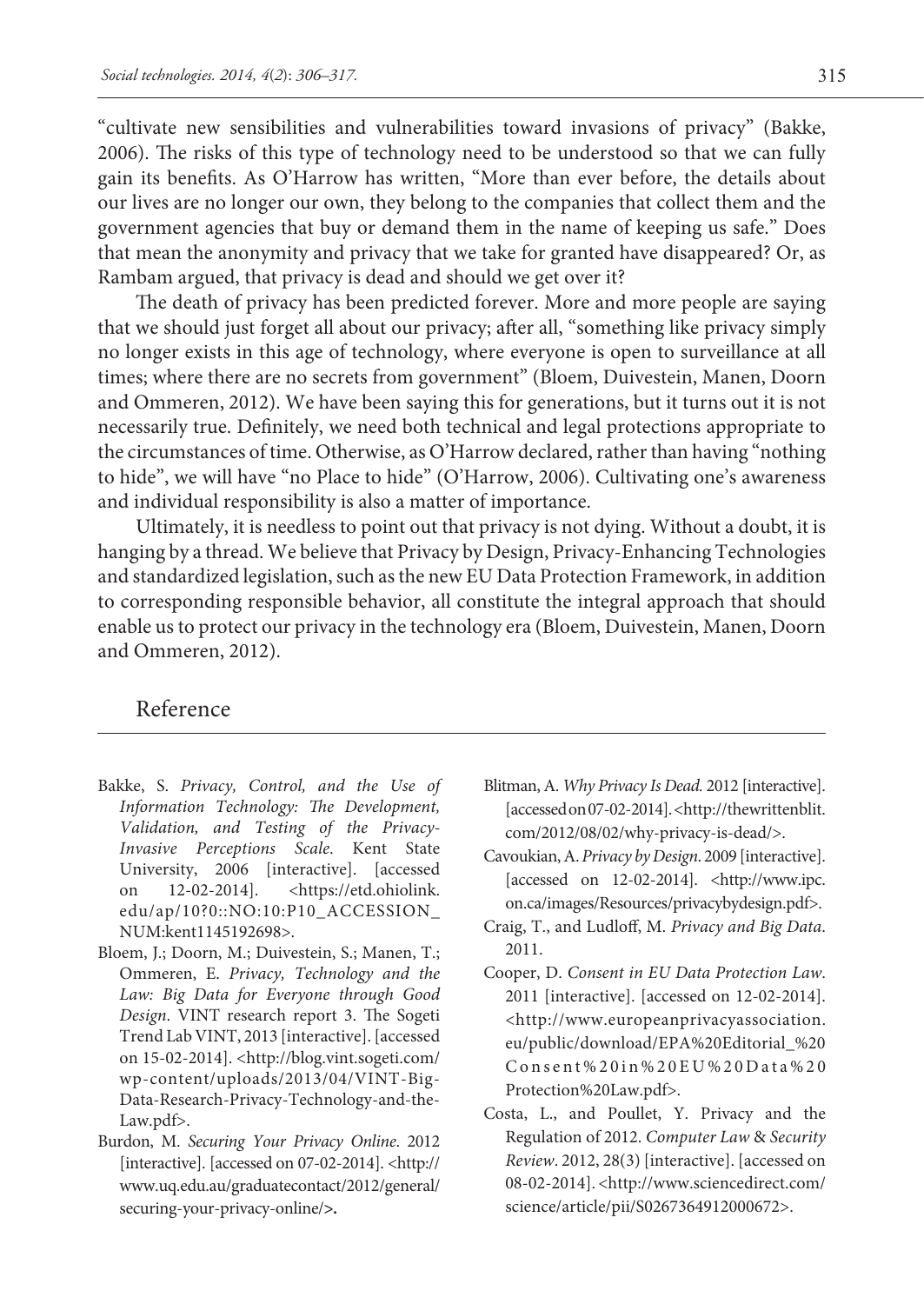- Curren, L., and Kaye, J. Revoking Consent: A 'Blind Spot' in Data Protection Law? *Computer Law & Security Review*. 2010, 26(3) [interactive]. [accessed on 15-12-2014]. <[http://www.sciencedirect.com/science/](http://www.sciencedirect.com/science/article/pii/S0267364910000488) [article/pii/S0267364910000488](http://www.sciencedirect.com/science/article/pii/S0267364910000488)>.
- Data Protection Working Party, Opinion 15/2011 on the Definition of Consent. 2011 [interactive]. [accessed on 19-02-2014]. [<http://ec.europa.eu/justice/policies/privacy/](http://ec.europa.eu/justice/policies/privacy/docs/wpdocs/2011/wp187_en.pdf) [docs/wpdocs/2011/wp187\\_en.pdf](http://ec.europa.eu/justice/policies/privacy/docs/wpdocs/2011/wp187_en.pdf)>.
- European Data Protection Supervisor. *Social Networks and Data Subject Consent*. 2011 [interactive]. [accessed on 10-02-2014]. <[http://www.edps.europa.eu/EDPSWEB/](http://www.edps.europa.eu/EDPSWEB/webdav/site/mySite/shared/Documents/EDPS/Publications/Speeches/2011/11-07-05_Consent in Goettingen_EN.pdf) [webdav/site/mySite/shared/Documents/](http://www.edps.europa.eu/EDPSWEB/webdav/site/mySite/shared/Documents/EDPS/Publications/Speeches/2011/11-07-05_Consent in Goettingen_EN.pdf) [EDPS/Publications/Speeches/2011/11-07-05\\_](http://www.edps.europa.eu/EDPSWEB/webdav/site/mySite/shared/Documents/EDPS/Publications/Speeches/2011/11-07-05_Consent in Goettingen_EN.pdf) [Consent%20in%20Goettingen\\_EN.pdf](http://www.edps.europa.eu/EDPSWEB/webdav/site/mySite/shared/Documents/EDPS/Publications/Speeches/2011/11-07-05_Consent in Goettingen_EN.pdf)>.
- European Commission. *Stakeholders' Consultations "Future of Data Protection*". Backgroud Paper*.* <[http://ec.europa.eu/justice/](http://ec.europa.eu/justice/news/events/data_protection_regulatory_framework/background_paper_en.pdf) [news/events/data\\_protection\\_regulatory\\_](http://ec.europa.eu/justice/news/events/data_protection_regulatory_framework/background_paper_en.pdf) [framework/ background\\_paper\\_en.pdf>](http://ec.europa.eu/justice/news/events/data_protection_regulatory_framework/background_paper_en.pdf).
- European Commission. *Communication from the Commission to the European Parliament, the Council, the Economic and Social Committee and the Committee of the Regions. A Comprehensive Approach on Personal Data Protection in the European Union*. Brussels, 4.11.2010 COM (2010) 609 final [interactive]. [accessed on 15-02-2014]. [<http://ec.europa.](http://ec.europa.eu/justice/news/consulting_public/0006/com_2010_609_en.pdf) [eu/justice/news/consulting\\_public/0006/](http://ec.europa.eu/justice/news/consulting_public/0006/com_2010_609_en.pdf) [com\\_2010\\_609\\_en.pdf>](http://ec.europa.eu/justice/news/consulting_public/0006/com_2010_609_en.pdf).
- European Commission. *Consultation on the Legal Framework for the Fundamental Right to Protection of Personal Data* [interactive]. [accessed on 15-02-2014].
- European Commission Website. More Safeguards for Online Privacy Rights – 25/01/2012 [interactive]. [accessed on 19-02-2014]. [<http://ec.europa.eu/news/business/120125\\_](http://ec.europa.eu/news/business/120125_en.htm) [en.htm](http://ec.europa.eu/news/business/120125_en.htm)>.
- Etzioni, A. *Are New Technologies the Enemy of Privacy*. 2007.
- Finney, G. *Privacy Is Dead. Now Where Is My Inheritance?* 2013 [interactive]. [accessed on 12-02-2014]. <[https://www.secureworldexpo.](https://www.secureworldexpo.com/blog/privacy-is-dead-now-where-is-my-inheritance)

[com/blog/privacy-is-dead-now-where-is](https://www.secureworldexpo.com/blog/privacy-is-dead-now-where-is-my-inheritance)[my-inheritance>](https://www.secureworldexpo.com/blog/privacy-is-dead-now-where-is-my-inheritance).

- Froomkin, A. M. The Death of the Privacy? *52 Stanford Law Review*. 2000.
- Garfinkel, S. *Database Nation: The Death of Privacy in the 21st Century*. O'Reilly & Associates, Inc., 2000.
- Glick, B. *Compliance and Risk. IT in Europe*. Volume 4. 2012 [interactive]. [accessed on 19-02-2014]. [<http://docs.media.bitpipe.com/](http://docs.media.bitpipe.com/io_10x/io_106016/item_566346/IT in Europe_final.pdf)  [io\\_10x/io\\_106016/item\\_566346/IT%20in%20](http://docs.media.bitpipe.com/io_10x/io_106016/item_566346/IT in Europe_final.pdf) [Europe\\_final.pdf>](http://docs.media.bitpipe.com/io_10x/io_106016/item_566346/IT in Europe_final.pdf).
- Gourlay, D., and Gallagher, D. *Proposed Changes to the EU Data Protection Regime: What You Need to Know.* 2011 [interactive]. [accessed on 07-02-2014]. <[http://www.mcclurenaismith.](http://www.mcclurenaismith.com/assets/publications/ebulletins/DP Regulation Article template.pdf) [com/assets/publications/ebulletins/DP%20](http://www.mcclurenaismith.com/assets/publications/ebulletins/DP Regulation Article template.pdf) [Regulation%20Article%20template.pdf](http://www.mcclurenaismith.com/assets/publications/ebulletins/DP Regulation Article template.pdf)>.
- Hultsch, C. Basic Principles of European Union Consent and Data Protection. *Technology Law Source*. 2011 [interactive]. [accessed on 12- 02-2014]. <[http://www.technologylawsource.](http://www.technologylawsource.com/2011/07/articles/privacy-1/basic-principles-of-european-union-consent-and-data-protection/print.html) [com/2011/07/articles/privacy-1/basic](http://www.technologylawsource.com/2011/07/articles/privacy-1/basic-principles-of-european-union-consent-and-data-protection/print.html)[principles-of-european-union-consent-and](http://www.technologylawsource.com/2011/07/articles/privacy-1/basic-principles-of-european-union-consent-and-data-protection/print.html)[data-protection/print.html](http://www.technologylawsource.com/2011/07/articles/privacy-1/basic-principles-of-european-union-consent-and-data-protection/print.html)>.
- Kang, C. *Is Internet Privacy Dead? No, Just More Complicated*. 2010 [interactive]. [accessed on 09-02-2014]. <[http://voices.washingtonpost.](http://voices.washingtonpost.com/posttech/2010/03/is_internet_privacy_dead_no_ju.html) [com/posttech/2010/03/is\\_internet\\_privacy\\_](http://voices.washingtonpost.com/posttech/2010/03/is_internet_privacy_dead_no_ju.html) [dead\\_no\\_ju.html](http://voices.washingtonpost.com/posttech/2010/03/is_internet_privacy_dead_no_ju.html)>.
- Kasneci, D. *Data Protection Law: Recent Development*. PhD Thesis. 2008.
- Lipschultz, J.H. *Privacy Is Dead Really?* [interactive]. [accessed on 10-02-2014]. [<http://](http://www.huffingtonpost.com/jeremy-harris-lipschultz/online-privacy_b_1831956.html) [www.huffingtonpost.com/jeremy-harris](http://www.huffingtonpost.com/jeremy-harris-lipschultz/online-privacy_b_1831956.html)[lipschultz/online-privacy\\_b\\_1831956.html>](http://www.huffingtonpost.com/jeremy-harris-lipschultz/online-privacy_b_1831956.html).
- [O'Harrow](http://www.google.no/search?tbo=p&tbm=bks&q=inauthor:%22Robert+O%27Harrow%22), R. *No Place to Hide*. Free Press, 2006.
- Rauhofer, J. Privacy Is Dead, Get over It! Information Privacy and the Dream of a Riskfree Society. *Information* & *Communications Technology Law*. 2008, 3(17).
- Rounds, B. *Is Privacy Dead?* 2011 [interactive]. [accessed on 09-02-2014]. **<**http://www. howtovanish.com/2011/12/is-privacy-dead/>.
- Rosen, D. *Is Privacy Dead? 4 Government and Private Entities Conspiring to Track Everything You Do Online and off.* 2012 [interactive]. [accessed on 10-02-2014]. <http://www.